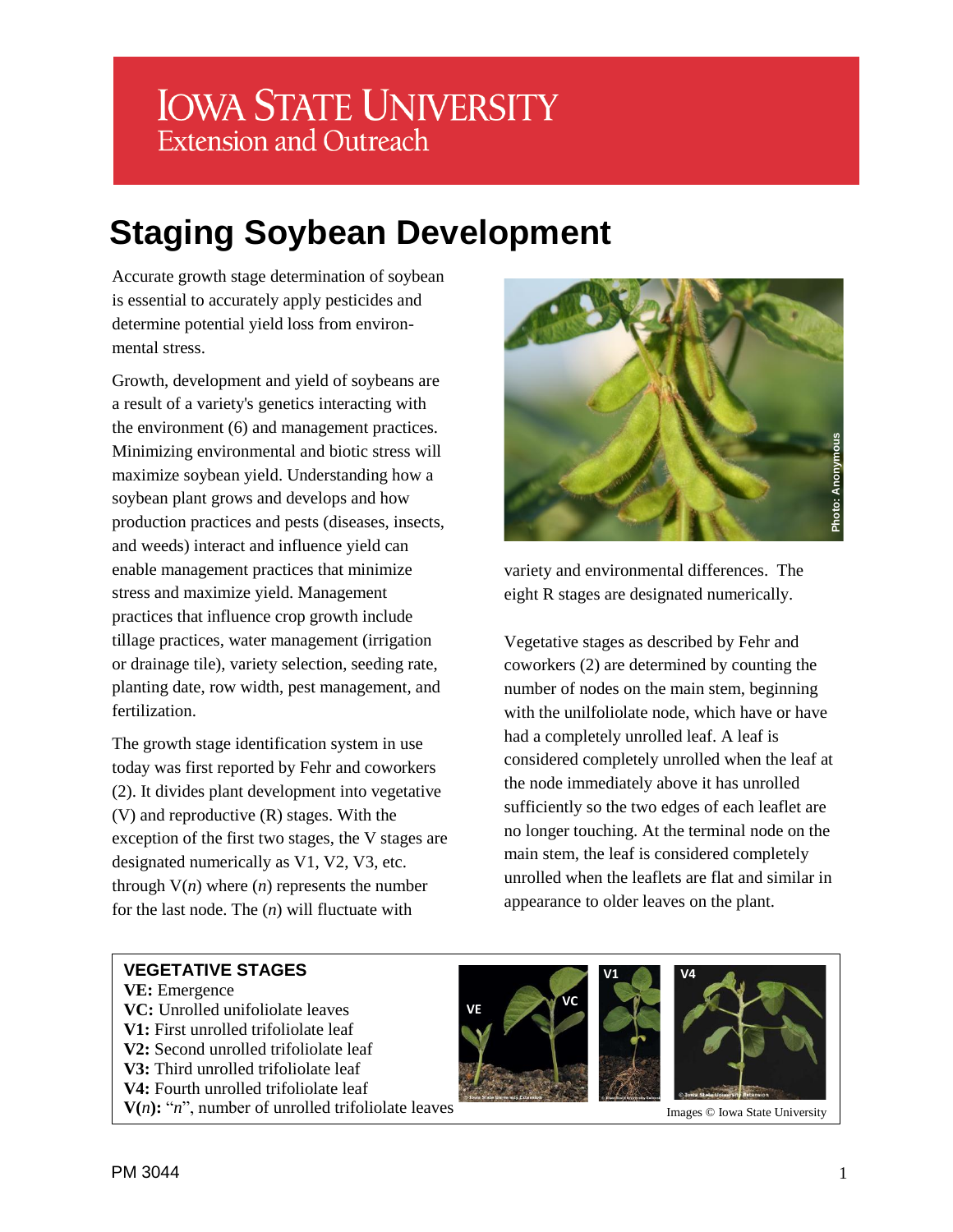On average, it takes 10 days from planting to emergence (VE), primarily because of the time it takes the seed to imbibe 50 percent of its weight in water to germinate and elongate the root and hypocotyl. Soybean will develop one node approximately every 5 days after emergence throughout the vegetative growth phase (i.e. VE to VC, VC to V1, etc.). However, it can take as many as 10 days between growth stages if poor environmental conditions exist. It takes much longer for the plant to transition through the reproductive stages (R1 through R8) ranging from 3 days to develop from R1 to R2 to 15 days to develop from R5 to R6 and 18 days to develop from R6 to R7 (1).

Growth stages can vary within a field; differences are generally caused by temperature (1) and biotic stress such as water stress, weed

#### **REPRODUCTIVE STAGES**

### **Bloom – R1 and R2**

**R1:** Beginning bloom Plants have at least one open flower at any node.

**R2:** Full bloom Plants have an open flower at the node immediately below the uppermost node with a completely unrolled leaf.



#### Full bloom

#### **Pod development – R3 and R4 R3:** Beginning pod

Pods are 3/16 inch long at one of the four uppermost nodes on the main stem with a fully developed leaf.

**R4:** Full pod

Pods are 3/4 inch long at one of the four uppermost nodes on the main stem with a fully developed leaf.

*Image: Iowa State University Extension and Outreach*

competition, nematodes, or insects (6). To stage plant development within a field, a growth stage begins when at least 50 percent of plants are at or beyond that stage (2).

#### **ROOT GROWTH**

More than 76 percent of soybean roots grow in the top 16 inches of soil with more than 50 percent growing in the top eight inches (3). Soybean rooting depth has been measured at 4.9 to 6.5 feet under normal field conditions (4, 5, 7). Under ideal conditions, soybean roots can grow downward at a rate of 0.5 inches per day from planting to R1 $(1)$  and 2.3 inches per day from R1 to R3 (4). Downward growth continues through growth stages R5 to R6 under normal field conditions. However, downward growth after R5 appears to be variety specific (4).

#### **Seed development – R5 and R6**

**R5:** Beginning seed Seeds are 1/8 inch long in the pod at one of the four uppermost



Beginning seed

nodes on the main stem.

**R6:** Full seed Pods contain green seeds that fill the pod to capacity at



one of the four uppermost nodes on the main stem.

**VE VC V1 V2 V3 R1 R3 R6 R8**